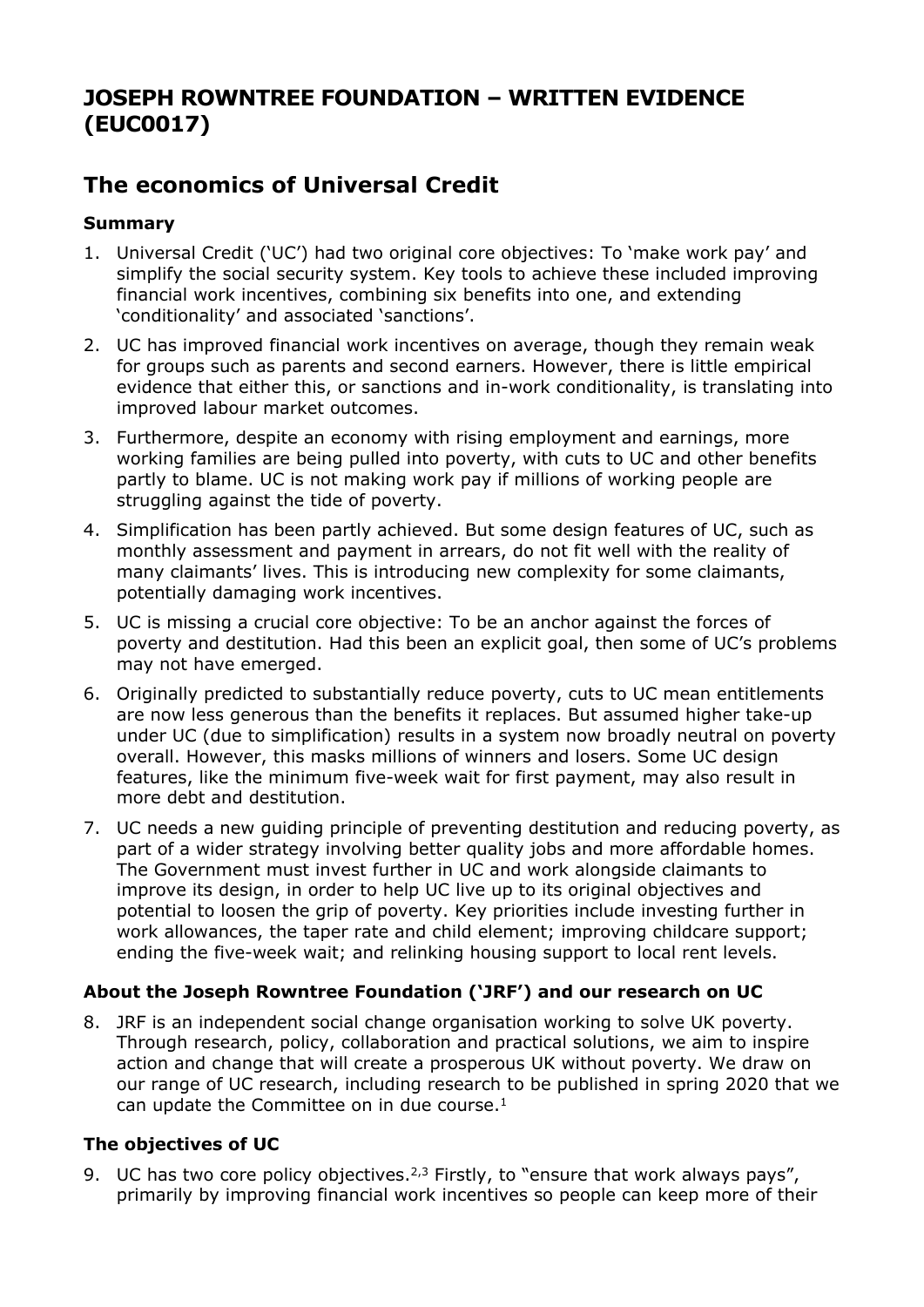benefits as earnings rise. Alongside this, UC also extended 'conditionality' to more people and made 'sanctions' harsher.

10. Secondly, to simplify the system, by combining six in-work and out-of-work benefits into one and making claims "digital first". This was expected to further improve work incentives (due to administrative simplicity for claimants), and lead to higher take-up of benefits.

#### **How well is UC achieving making work pay?**

#### **Financial work incentives – theoretically strengthened on average**

- 11. UC improves financial work incentives by combining out-of-work and in-work benefits, removing working hours rules and applying a single unified 'taper' so that support is reduced at a consistent and transparent rate as earnings increase. It also allows some people to keep more of their earnings (through 'work allowances') before support starts to be withdrawn. This was originally expected to lead to 300,000 more people moving into work.<sup>4</sup>
- 12. Recent modelling shows UC does tend to improve financial work incentives overall compared to the legacy system.<sup>5,6,7</sup> It tends to allow people to keep more of their earnings when they move into work – seen in lower 'Participation Tax Rates'  $('PTR's)' -$  and to keep more of their earnings as they increase hours - seen in lower 'Marginal Effective Tax Rates' ('METR's)ii.
- 13. Significantly, UC reduces the number of families facing the highest METRs of over 80%. Under the legacy system, some workers keep just nine pence of any extra pound earned;<sup>iii</sup> claimants of out-of-work legacy benefits like JSA see benefit withdrawn pound for pound as earnings rise.
- 14. However, UC increases the number of families facing still high METRs of 60% to 80%. UC also increases PTRs for potential second earners, reducing their financial pay off from working.
- 15. Under both the legacy and UC systems, families with children are more likely to face weak financial work incentives compared to those without children. But families with children tend to benefit from bigger falls in METRs from moving to UC, while those without children face higher METRs after the move. Single parents tend to see significantly lower METRs and PTRs under UC, especially at lower hours.<sup>8</sup> The 2018 Budget increased work allowances, improving incentives further for many families with children, but not for those without children.
- 16. Despite this overall improvement in financial work incentives under UC, they remain weak. Most single parents still face METRs over 60% and have some of the weakest incentives compared to other family types, especially at 20+ hours per week. Hence, UC is relatively good at incentivising 'mini-jobs' but could incentivise some single parents to reduce hours below 16.<sup>9</sup>

## **Financial work incentives – questionable impact in practice**

17. In practice, there is very little empirical evidence on whether UC's improved financial work incentives translate into a real increase in labour supply. UC is still early in its rollout, but even more general evidence on labour market impacts of specific in-work credit designs is sparse.<sup>10</sup>

<sup>i</sup> Participation Tax Rate (PTR) is the proportion of gross earnings lost to withdrawn benefits and taxes/national insurance when someone enters the labour market.

ii Marginal Effective Tax Rate (METR) is the proportion of each additional pound earned lost to withdrawn benefits and taxes/national insurance paid on that pound as someone increases their earnings marginally.

iii Excluding council tax benefit withdrawal.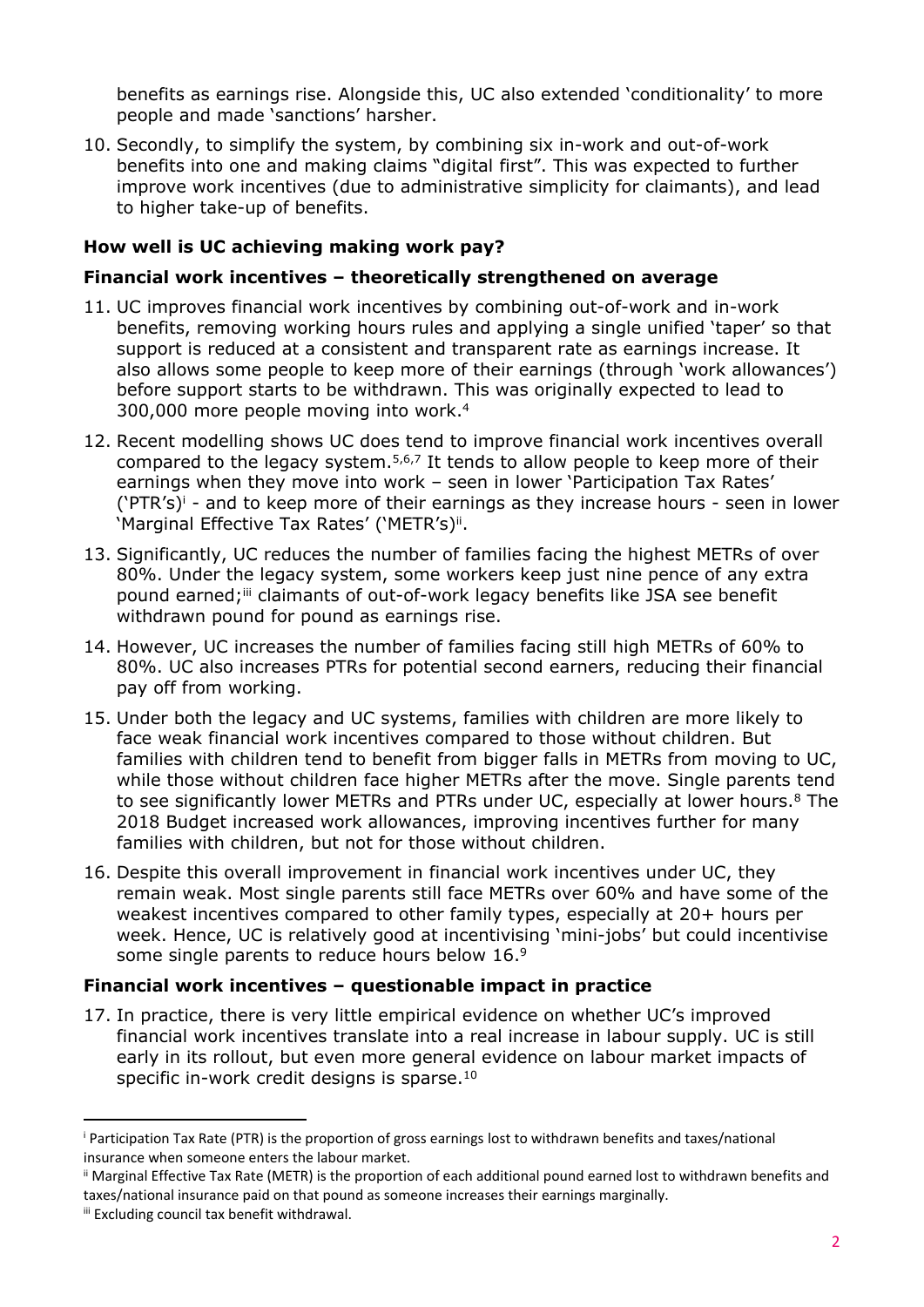- 18. Early Department for Work and Pensions ('DWP') research found a small improvement in the proportion of UC claimants finding work within six months compared to legacy benefits.<sup>11</sup> However, this used a limited sample of very early UC claimants who were simple cases of single unemployed people with no dependents, whereas the final UC caseload will be dominated by parents, disabled people and carers. Job sustainability and quality was also not measured.
- 19. The difficulty of assessing UC's success was summed up by the National Audit Office ('NAO') in 2018 when it concluded: "Both we, and the [DWP] doubt it will ever be possible for the [DWP] to measure whether the economic goal of increasing employment has been achieved."<sup>12</sup>
- 20. Qualitative research with UC claimants can help us understand what is driving behaviour in reality.13,14,15,16 Many parents say they want to work more, regardless of the financial impacts of UC. But they are held back by factors such as a lack of routes to progress to higher paid jobs, low availability or high costs of training, and not enough local jobs of sufficient hours or quality. Caring responsibilities required part-time or flexible work that was in short supply, and they struggled against the cost, inflexibility or limited availability of transport and childcare.
- 21. Jobs that do allow the necessary balance of hours and proximity are overwhelmingly concentrated in the low-paid retail and hospitality sectors. These typically require more non-standard, evening and weekend work. As most formal childcare is unable to accommodate these working patterns, this is a high barrier to working parents, particularly single parents.<sup>17</sup>
- 22. Childcare costs have risen much faster than inflation over the past decade. UC provides more generous childcare support than legacy benefits for most claimants. However, under both systems, the maximum childcare support has not changed since 2005 and the average cost of a full-time nursery place now exceeds the limit in almost all local areas.<sup>18</sup> Support in UC is further undermined as childcare fees have to be paid upfront, which many are unable to afford to do.
- 23. Although these broader barriers are of primary importance, financial work incentives under UC are still felt to be weak, particularly for working parents. Some weigh up the extra costs of childcare, transport, loss of UC, etc. and the loss of time with their children and feel that the financial gains from increasing hours are not enough.<sup>19</sup> The design of UC is also not well understood, especially the taper, so does not act as an incentive. But even when explained, most claimants don't feel the gains sufficiently outweigh the extra costs and barriers.
- 24. Removing those additional barriers is central to enabling parents to work more, but improvements to UC could also help. Claimants felt increasing the work allowance would have the greatest impact on lower earners' incentive to increase hours. One suggested that setting the work allowance to reflect 16 hours per week at minimum wage would make the difference between "feeling like you're earning, you're not struggling". They thought reducing the taper rate would help increase hours further, with 50% seen as a 'fairer' rate than currently.
- 25. Finally, other non-financial aspects of UC's design, such as its dynamic monthly assessment structure, are creating complexity that may harm work incentives (see paragraph 34).

#### **Extended conditionality is unlikely to be effective**

26. UC extends 'conditionality' to a million more claimants than under the legacy system, including parents of very young children and families already in work.<sup>20</sup> UC can also result in harsher 'sanctions' than under legacy benefits. For example,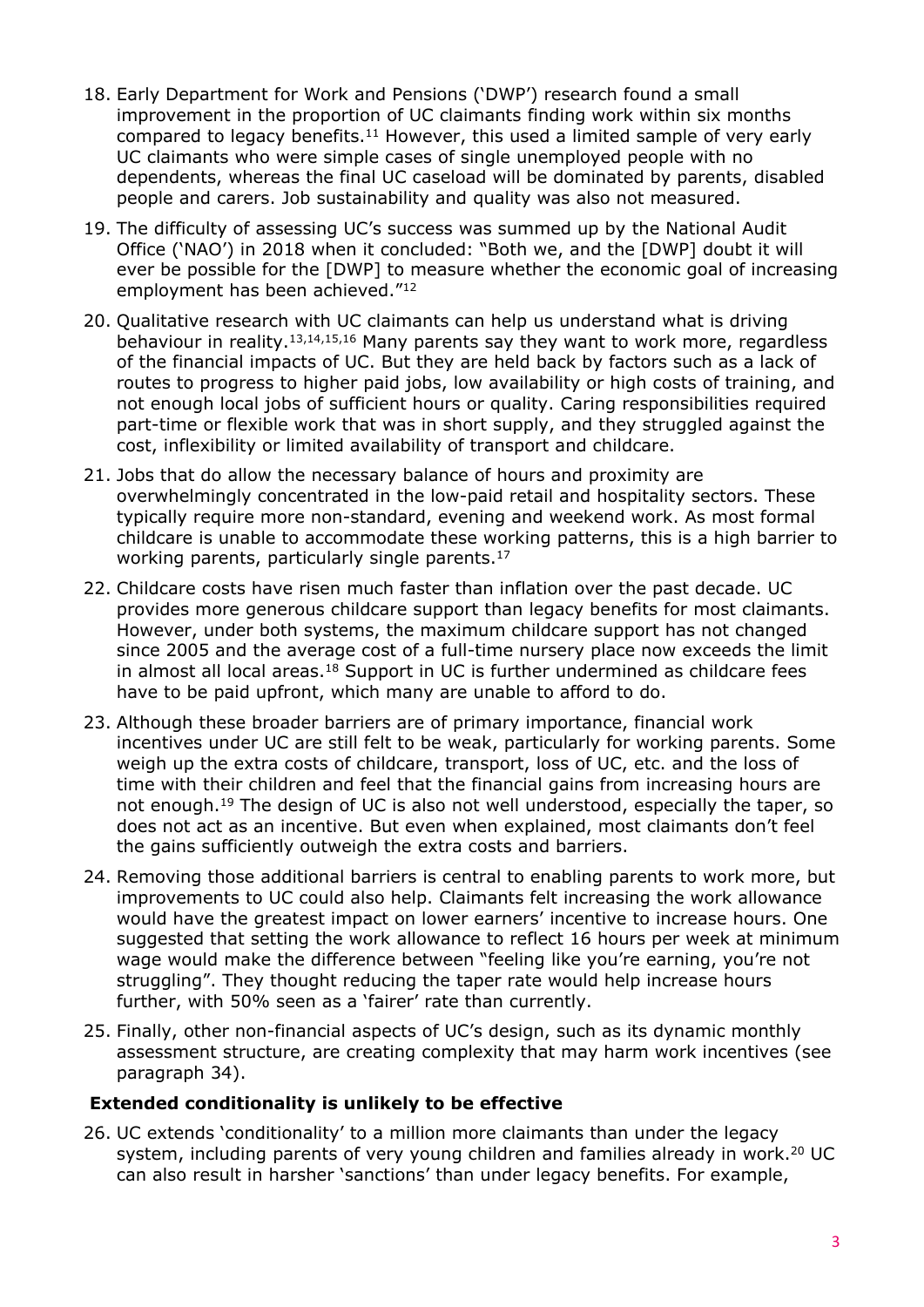multiple sanctions are applied consecutively rather than concurrently, so total sanction durations can be longer.

27. DWP's trials on UC's in-work conditionality suggest very limited earnings impacts, with sanctions having no discernible effect.<sup>21</sup> Broader evidence on the impact of sanctions on labour market outcomes is also mixed, with the Government yet to complete an evaluation of UC sanctions.22,23,24,25 However, the impact of sanctions on claimants' wellbeing can be devastating and they are a key driver of destitution (see paragraph 45).<sup>26</sup>

#### **Inadequate incomes for working families means work increasingly does not pay**

- 28. In-work poverty has become the problem of our times, with 56% of people in poverty now in a working family, compared with 39% 20 years ago.<sup>27</sup> In recent years, this has been driven by increasing risk of poverty for working parents, with 70% of children in poverty now in a working family. Working single parents have seen the fastest rise in poverty rate with full-time workers facing steeply increasing poverty rates as well as those in part-time work.
- 29. Despite recent employment and earnings growth, high housing costs and cuts to both UC and legacy benefits have pulled more working families into poverty. UC (and legacy benefits) are therefore failing to ensure work provides a route out of poverty for millions of people.
- 30. However, compared to the legacy system, UC will result in 300,000 fewer people in working families in poverty. Cuts to UC mean fewer people gain from the move to UC than originally intended, but 3.9 million people in poverty in working families will still gain. This is welcome, but 1.7 million people in poverty in working families will be pulled deeper into poverty by the move. It will also result in 200,000 more people in out-of-work families in poverty overall.<sup>28</sup>

#### **How well is UC achieving simplification of the benefits system?**

- 31. Some simplification has been achieved, for example becoming administratively simpler for those moving between unemployment and work, where they would previously have had to apply for new benefits with each move. UC also gives access to a range of previously separate streams of support (e.g. for housing or child-related costs) via one claim.
- 32. However, some of UC's design features do not fit with the reality of claimants' lives, adding new complexity for many. UC's monthly assessment and payment in arrears structure is partly based on the idea of matching how most people in work get paid. But most workers on UC don't get regular monthly wages, even if the majority of workers overall do.<sup>29</sup> Hence this design is founded on a misunderstanding of the bottom end of the labour market. It can cause budgeting and cash flow problems for claimants used to receiving more frequent wages. It also results in the problematic five-week wait for the first payment (see paragraph 46).
- 33. Growth in insecure work with varying hours has added to the problem. UC was designed to respond dynamically to changes in earnings, with awards assessed and automatically adjusted based on the prior month's earnings using data from employers. But claimants tell us that this design may be in one sense too responsive and in another not responsive enough.30,31,32,33
- 34. Firstly, the monthly reassessment can result in constantly changing UC payments which claimants find hard to predict. This is particularly the case for those with fluctuating hours, such as zero-hours contracts. But it also affects those in regular non-monthly wage cycles. For example, those paid weekly will receive five weeks of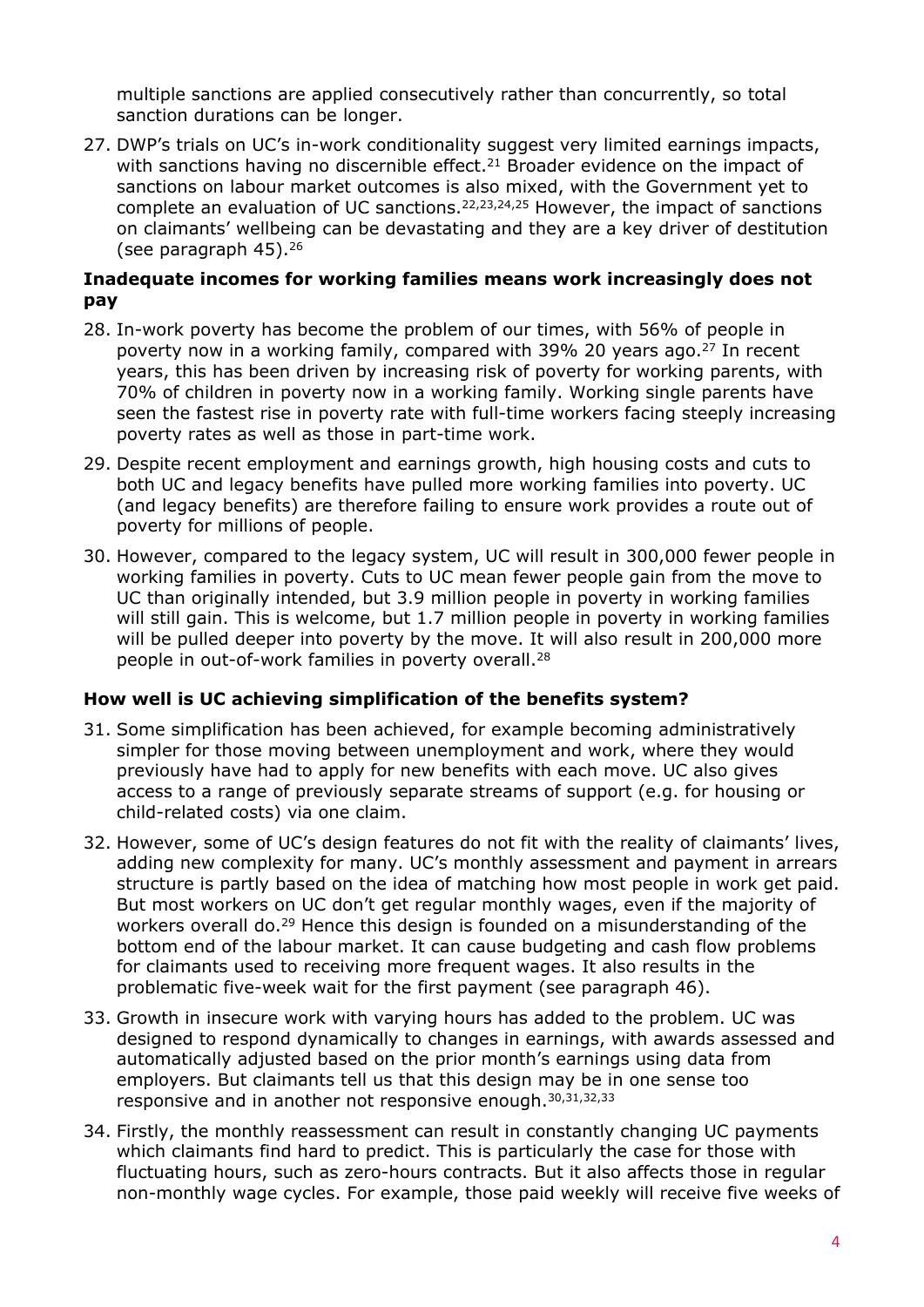pay in some UC assessment periods and four weeks of pay in others. This means that in some months they appear to be earning much more than usual and in others less, leading to artificial fluctuations in their UC award.

- 35. Secondly, the rigid monthly in arrears structure means that payments are received with a lag after people's earnings have changed. One claimant commented that a 'good month' on a zero-hours contract could result in significant reductions to the next month's UC payment, which could then coincide with a month of severely reduced hours and earnings.<sup>34</sup> Claimants value predictability of payments extremely highly, but UC's uncertainty can make budgeting difficult and add complexity and anxiety to people's lives, even disincentivising moves into work.
- 36. UC's "digital first" nature also makes it harder for some claimants to apply and manage their claims.<sup>35</sup> It is particularly inappropriate for claimants experiencing digital exclusion due to cost, access, connectivity, health or digital skills issues.
- 37. A core benefit of UC's planned greater simplicity was expected to be increased take-up, but there are no published take-up figures on UC yet. Evidence that UC remains complex to interact with, along with the possibility that in-work conditionality could depress take-up, is concerning.

#### **The missing objective: protecting people from poverty and destitution**

38. As a country that believes in compassion and justice, one of the core goals of our social security system should be to act as an anchor against the currents that can pull us into poverty or destitution. UC has the potential to be a poverty-fighting system, but the omission of such a core objective has allowed policy decisions to occur that have the opposite effect.

#### **The impact of UC on poverty**

- 39. UC was originally designed to be more generous than the legacy system, with many more families seeing entitlements rise than fall. DWP predicted that UC would reduce the number of people in poverty by 900,000 (excluding dynamic effects of more people moving into work).<sup>36</sup>
- 40. Successive cuts to UC made it far less generous than originally intended, but recent reversals mean UC is once again expected to be more generous than the legacy system. Crucially though, if the higher take-up assumption proves wrong then UC is still the less generous system.<sup>37</sup>
- 41. Our analysis, assuming improved take-up, suggests that UC will now result in around 100,000 fewer people in poverty overall than under the legacy system.<sup>38</sup> But this masks a huge number of gainers and losers, mostly in working families. 5.5 million people in poverty will see their incomes increase, whereas 3 million people in poverty will see them fall.
- 42. Amongst working families, groups at the highest risk of poverty parents, renters and those who work fewer hours - are the most likely to gain from the switch to UC. For out-of-work families, single parents and adults without children are most likely to see reduced incomes.
- 43. It's particularly concerning that some of the largest losses are concentrated amongst disabled people.<sup>39</sup> It's simply wrong that being disabled should put you at a higher risk of poverty. Yet 31% of disabled people live in poverty, compared to 20% of the non-disabled population. Nearly half of people in poverty are either disabled themselves or live with a disabled person.<sup>40</sup>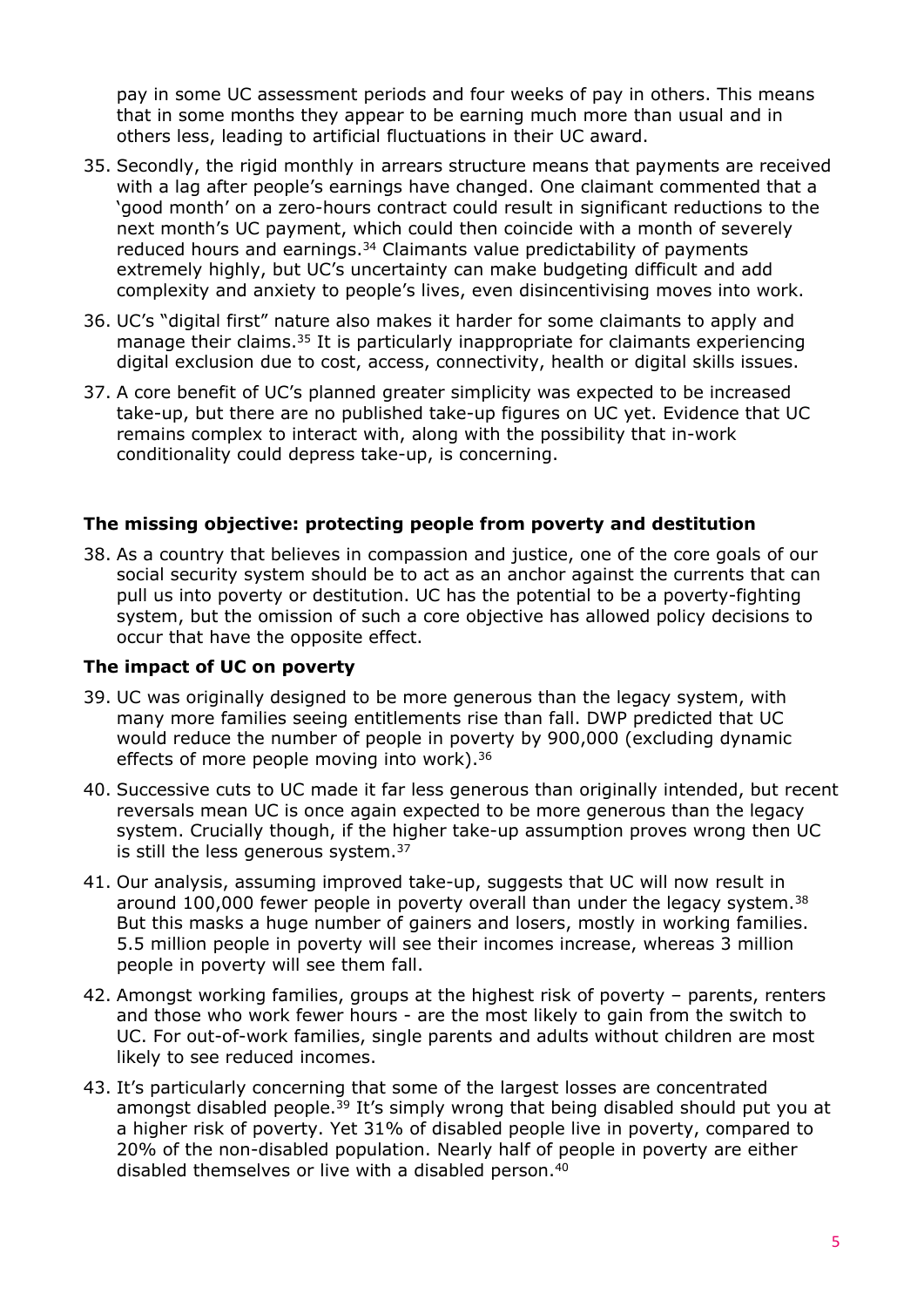44. UC has also suffered from cuts applied equally to the legacy system. Although these reductions occur in both systems, they make it harder for UC to do its job and live up to its potential to act as an anchor against poverty. The single largest policy driver of recent rises in poverty has been the freeze in benefits at 2015 values, affecting both working and non-working claimants. This will have pulled 400,000 people into poverty by the time it is unfrozen in April 2020.<sup>41</sup> Help with the cost of rent in the private rental sector via Local Housing Allowance ('LHA') was also delinked from rent levels in 2013 before being frozen, so no longer keeps up with rental costs.

#### **The impact of UC on destitution**

- 45. Delays or gaps in benefit payments, sanctions, and unaffordable debt repayments are key drivers of destitution.<sup>42</sup> More sanctions under UC could therefore lead to more destitution, but UC could increase destitution in at least two other ways (JRF's destitution update report due later in 2020 should provide more insight into the relationship between UC and destitution).
- 46. Firstly, UC's monthly payment in arrears means that, by design, new claimants must wait a minimum of five weeks for their first payment. Without enough money to get through this period, people can be tipped into destitution.
- 47. Secondly, this long wait can force people into debt, again increasing the risk of destitution. The Government encourages people to take out a loan (called an 'advance payment') to tide them through. But this puts them into debt from the start of their claim and repaying this can leave them without enough to afford essentials over the following year.
- 48. Around two in five families (2 million) due to move onto UC by the time it is fully rolled out will be unable to meet basic living costs during the five-week wait*.* <sup>43</sup> Of these, around 700,000 will continue to face a shortfall as they repay their advance payment over the following year.
- 49. These concerns are mirrored in evidence of the relationship between UC and increasing food bank use, <sup>44,45,46</sup> higher prevalence of severe problem debt amongst UC claimants,<sup>47</sup> and increases in rent arrears following the introduction of UC in an area.<sup>48</sup>

#### **Recommendations**

- 50. More investment in UC and improvements to its design are needed to help it live up to its original objectives and its potential to loosen the grip of poverty. Underlying this must be a new guiding principle that UC should prevent destitution and help reduce poverty, as part of a wider strategy involving better quality jobs and more affordable, secure homes.
- 51. The Government must also commit to working closely with claimants on any changes to UC to help ensure that UC reflects the reality of people's lives. Priorities for change in UC include:
- 52. Increasing work allowances and reducing the taper rate would strengthen work incentives and help protect families on low earnings from poverty. New work allowances for second earners or single parents could be particularly effective. Raising existing work allowances by £1,500 per year would help 300,000 people out of poverty and cost  $£2.9$  billion per year.<sup>49</sup>
- 53. Working parents can be further supported by reducing childcare barriers. UC should pay childcare costs upfront, with limits raised to at least £240 a week per child.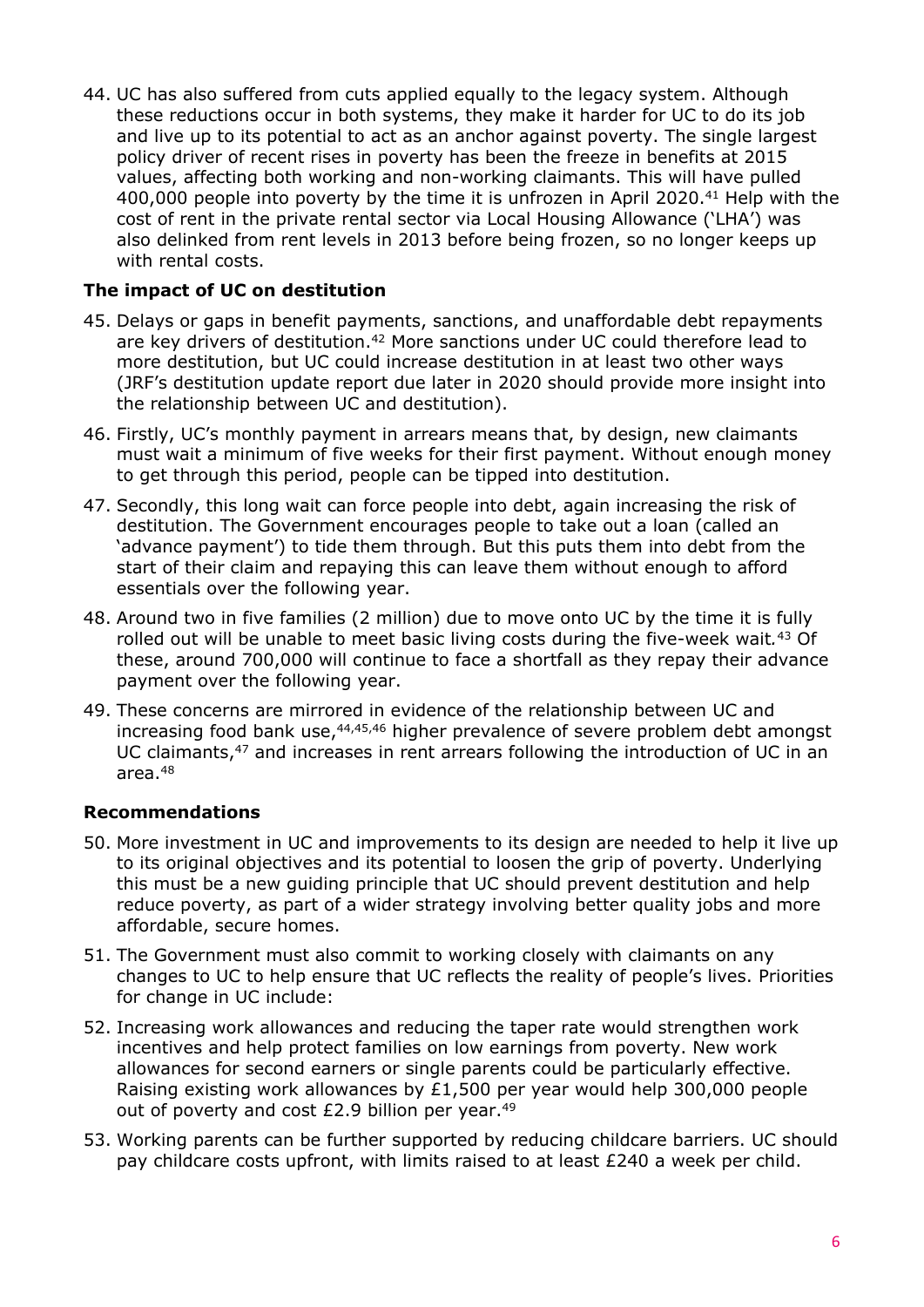- 54. Increasing the value of UC's child element would also be particularly effective at reducing poverty in working and non-working families with children. Increasing it by £10 per week would help 400,000 people out of poverty at a cost of £2.8 billion.<sup>50</sup>
- 55. Although benefit levels will soon start to rise with inflation again, support for housing costs will remain detached from rents. LHA should be relinked to the 30<sup>th</sup> percentile of local rents.
- 56. The Government must end the minimum five-week wait for the first UC payment:<sup>51</sup>
	- a) Ultimately, fortnightly payments should be made available to all from the start of a claim, meaning the first payment would come after two weeks. A range of options exist for doing this, but one would be to make the initial payment halfway through the first month based on an estimated entitlement, which is reconciled at the end of the month.
	- b) We welcome the two-week 'run-ons' of some legacy benefits for claimants who move to UC from July 2020. These should be extended to child tax credits to help families with children, which would cost £430 million over the four remaining years of the rollout.
	- c) Upfront non-repayable grants should be targeted at those most in need. This would cost between £300 million and £1.3 billion over four years, depending on the level of targeting.
- 57. Finally, DWP should start publishing UC take-up estimates in order to assess how successful UC has been in achieving the increased take-up assumed to flow from simplification.
- *28 February 2020*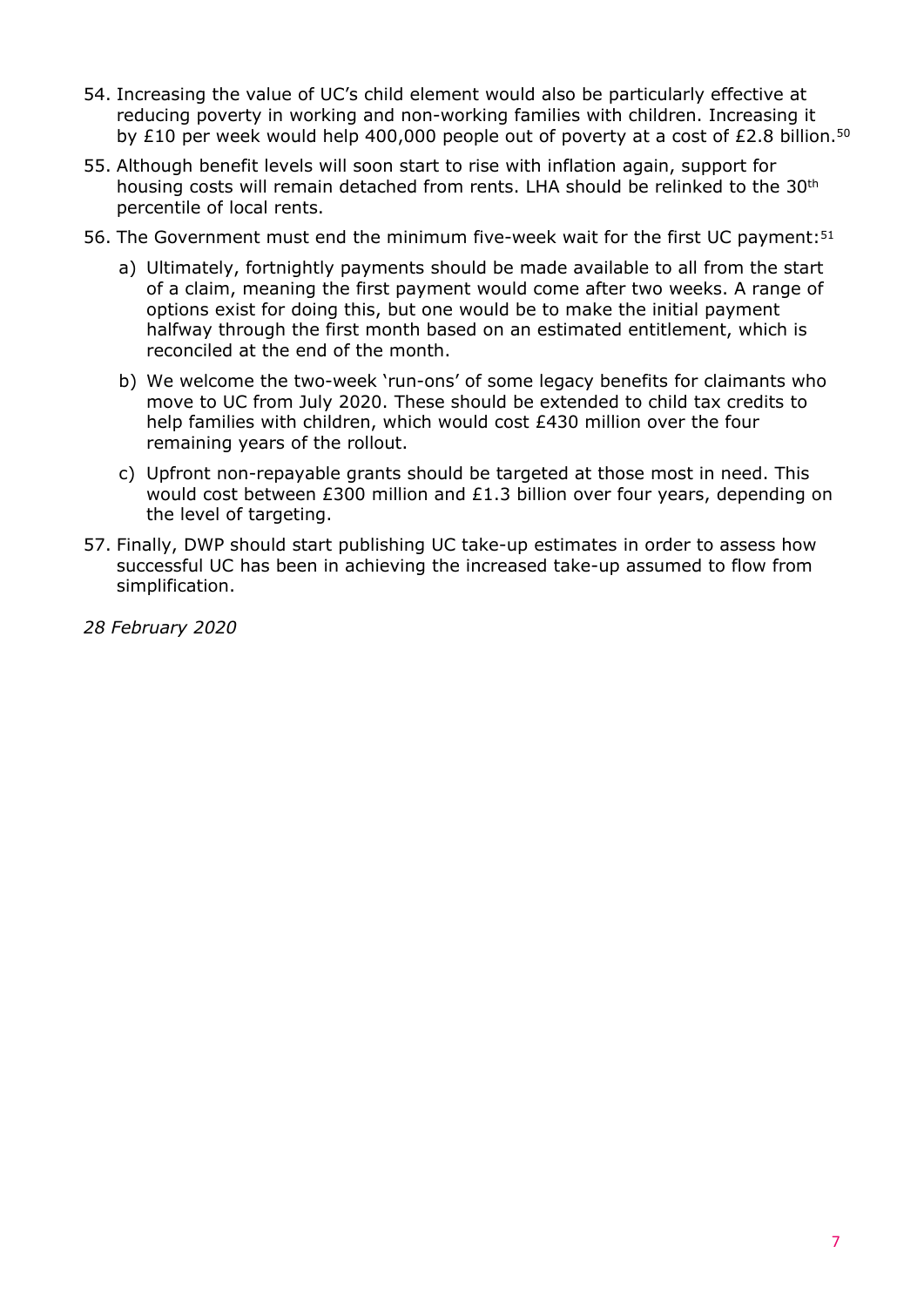## **References**

<sup>1</sup> Joseph Rowntree Foundation (unpublished) Universal Credit in Northern Ireland / Universal Credit in Glasgow

<sup>2</sup> Department for Work and Pensions (2012) Universal Credit impact assessment. Available at:

[https://assets.publishing.service.gov.uk/government/uploads/system/uploads/attachm](https://assets.publishing.service.gov.uk/government/uploads/system/uploads/attachment_data/file/220177/universal-credit-wr2011-ia.pdf) [ent\\_data/file/220177/universal-credit-wr2011-ia.pdf](https://assets.publishing.service.gov.uk/government/uploads/system/uploads/attachment_data/file/220177/universal-credit-wr2011-ia.pdf) [accessed 21 Feb 2020)

<sup>3</sup> Department for Work and Pensions (2010) Universal Credit: welfare that works. Available at: [https://www.gov.uk/government/publications/universal-credit-welfare](https://www.gov.uk/government/publications/universal-credit-welfare-that-works)[that-works](https://www.gov.uk/government/publications/universal-credit-welfare-that-works) [accessed 21 Feb 2020]

<sup>4</sup> Department for Work and Pensions (2012) Universal Credit impact assessment. Available at:

[https://assets.publishing.service.gov.uk/government/uploads/system/uploads/attachm](https://assets.publishing.service.gov.uk/government/uploads/system/uploads/attachment_data/file/220177/universal-credit-wr2011-ia.pdf) [ent\\_data/file/220177/universal-credit-wr2011-ia.pdf](https://assets.publishing.service.gov.uk/government/uploads/system/uploads/attachment_data/file/220177/universal-credit-wr2011-ia.pdf) [accessed 21 Feb 2020)

<sup>5</sup> Brewer M. and De Agostini P. (2013) National Minimum Wage: a focus on Universal Credit An examination of the likely impact of Universal Credit on the incomes and work incentives of families with National Minimum Wage workers (report for the Low Pay Commission). Available at:

[https://assets.publishing.service.gov.uk/government/uploads/system/uploads/attachm](https://assets.publishing.service.gov.uk/government/uploads/system/uploads/attachment_data/file/226822/National_minimum_wage_Low_Pay_Commission_report_2013.pdf) [ent\\_data/file/226822/National\\_minimum\\_wage\\_Low\\_Pay\\_Commission\\_report\\_2013.pd](https://assets.publishing.service.gov.uk/government/uploads/system/uploads/attachment_data/file/226822/National_minimum_wage_Low_Pay_Commission_report_2013.pdf) [f](https://assets.publishing.service.gov.uk/government/uploads/system/uploads/attachment_data/file/226822/National_minimum_wage_Low_Pay_Commission_report_2013.pdf) [accessed 21 Feb 2020)

<sup>6</sup> Brewer M. and De Agostini P. (2017) The National Living Wage, the National Minimum Wage and the tax and benefit system (report for the Low Pay Commission). Available at:

[https://assets.publishing.service.gov.uk/government/uploads/system/uploads/attachm](https://assets.publishing.service.gov.uk/government/uploads/system/uploads/attachment_data/file/661867/BrewerEdAgostiniISERNLWtaxandbenefits_FINAL_2017_Report.pdf) [ent\\_data/file/661867/BrewerEdAgostiniISERNLWtaxandbenefits\\_FINAL\\_2017\\_Report.p](https://assets.publishing.service.gov.uk/government/uploads/system/uploads/attachment_data/file/661867/BrewerEdAgostiniISERNLWtaxandbenefits_FINAL_2017_Report.pdf) [df](https://assets.publishing.service.gov.uk/government/uploads/system/uploads/attachment_data/file/661867/BrewerEdAgostiniISERNLWtaxandbenefits_FINAL_2017_Report.pdf)

<sup>7</sup> De Agostini P. (2017) Who faces weak work incentives in the UK? Presentation available at: [https://www.iser.essex.ac.uk/files/misoc/events/071117/work-incentives-](https://www.iser.essex.ac.uk/files/misoc/events/071117/work-incentives-Paola-De-Agostini.pdf)[Paola-De-Agostini.pdf](https://www.iser.essex.ac.uk/files/misoc/events/071117/work-incentives-Paola-De-Agostini.pdf)

<sup>8</sup> De Agostini, P. and Brewer, M. (2013) Credit crunched: Single parents, Universal Credit and the struggle to make work pay, London: Gingerbread. Available at: [https://www.iser.essex.ac.uk/research/publications/working-papers/euromod/em3-](https://www.iser.essex.ac.uk/research/publications/working-papers/euromod/em3-15.pdf) [15.pdf](https://www.iser.essex.ac.uk/research/publications/working-papers/euromod/em3-15.pdf) [accessed 21 Feb 2020]

<sup>9</sup> Resolution Foundation (2018) Back in credit? Universal Credit after budget 2018. London: Resolution Foundation. Available at

[https://www.resolutionfoundation.org/app/uploads/2018/11/Back-in-Credit-UC-after-](https://www.resolutionfoundation.org/app/uploads/2018/11/Back-in-Credit-UC-after-Budget-2018.pdf)[Budget-2018.pdf](https://www.resolutionfoundation.org/app/uploads/2018/11/Back-in-Credit-UC-after-Budget-2018.pdf) [accessed 24 Feb 2020]

<sup>10</sup> Brewer, M and Hoynes, H. (2019) In work credits in the UK and the US. Fiscal Studies vol. 40 no. 4, pp. 519-560 (December). Available at:

<https://onlinelibrary.wiley.com/doi/full/10.1111/1475-5890.12207>[accessed 24 Feb 2020]

<sup>11</sup> Department for Work and Pensions (2017) Universal Credit Employment Impact Analysis: Update 2017. Available at:

[https://www.gov.uk/government/publications/universal-credit-employment-impact](https://www.gov.uk/government/publications/universal-credit-employment-impact-analysis-update)[analysis-update](https://www.gov.uk/government/publications/universal-credit-employment-impact-analysis-update)

<sup>12</sup> National Audit Office (2018) Rolling out Universal Credit. Available at:

<https://www.nao.org.uk/wp-content/uploads/2018/06/Rolling-out-Universal-Credit.pdf> [accessed 24 Feb 2020]

<sup>13</sup> Joseph Rowntree Foundation & Britain Thinks (2018) Learning from experiences of Universal Credit. York: JRF. Available at: [https://britainthinks.com/news/learning](https://britainthinks.com/news/learning-from-experiences-of-universal-credit-a-report-for-the-joseph-rowntree-foundation)[from-experiences-of-universal-credit-a-report-for-the-joseph-rowntree-foundation](https://britainthinks.com/news/learning-from-experiences-of-universal-credit-a-report-for-the-joseph-rowntree-foundation)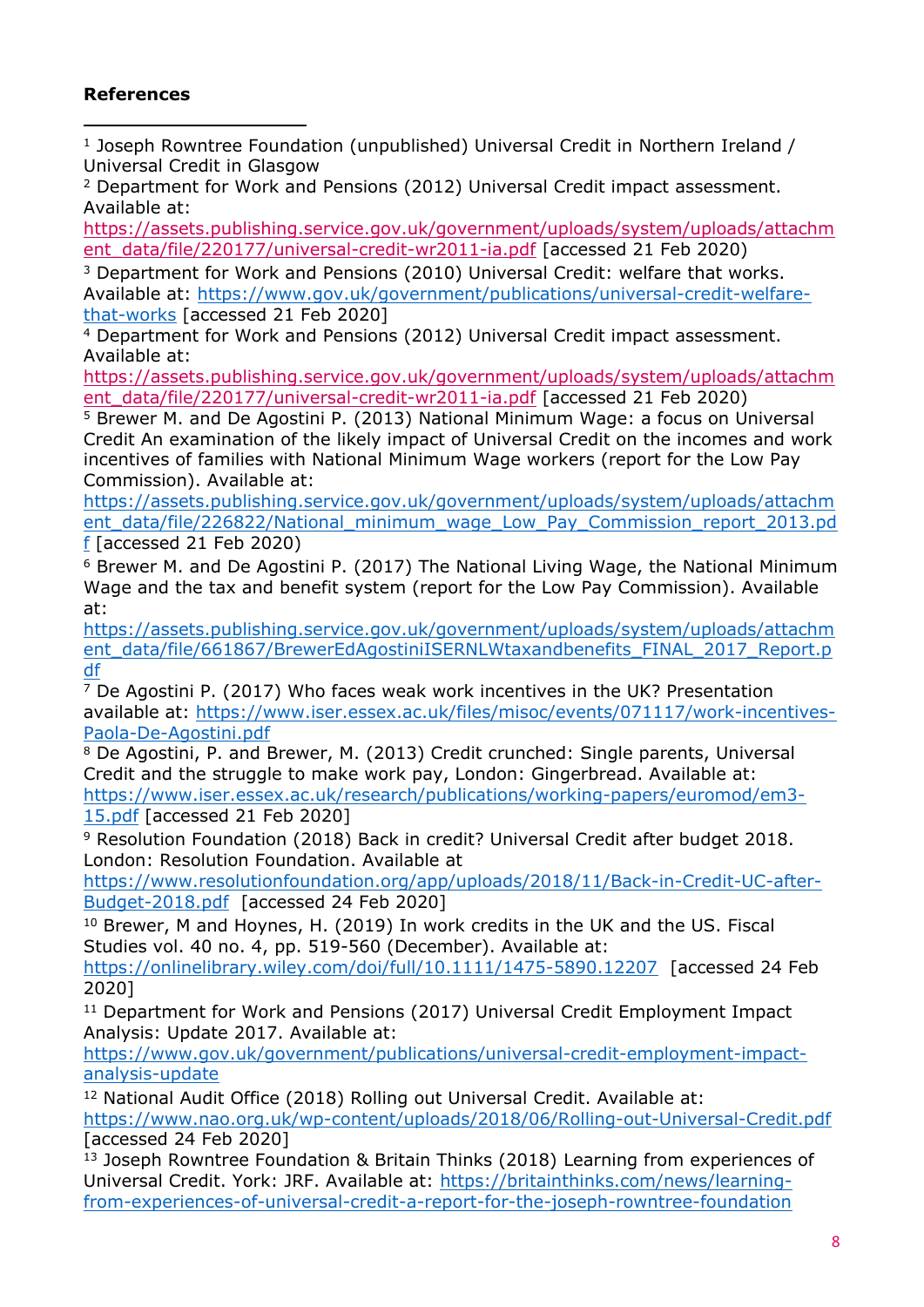[accessed 18 Feb 2020]

<sup>14</sup> Joseph Rowntree Foundation & Britain Thinks (2019) How can Universal Credit help working parents move out of poverty, York: JRF. Available at:

[https://www.jrf.org.uk/report/how-can-universal-credit-help-working-parents-move](https://www.jrf.org.uk/report/how-can-universal-credit-help-working-parents-move-out-poverty)[out-poverty](https://www.jrf.org.uk/report/how-can-universal-credit-help-working-parents-move-out-poverty) [accessed 19 Feb 2020]

<sup>15</sup> Joseph Rowntree Foundation (unpublished) Universal Credit in Northern Ireland <sup>16</sup> Joseph Rowntree Foundation (unpublished) Universal Credit in Glasgow

<sup>17</sup> Joseph Rowntree Foundation (2020) UK Poverty 2019/20. York: JRF. Available at: <https://www.jrf.org.uk/report/uk-poverty-2019-20> [accessed 19 Feb 2020]

<sup>18</sup> Joseph Rowntree Foundation (2019) A minimum income standard for the United Kingdom in 2019. York: JRF. Available at [https://www.jrf.org.uk/report/minimum](https://www.jrf.org.uk/report/minimum-income-standard-uk-2019)[income-standard-uk-2019](https://www.jrf.org.uk/report/minimum-income-standard-uk-2019) [accessed 24 Feb 2020]

<sup>19</sup> Joseph Rowntree Foundation & Britain Thinks (2019) How can Universal Credit help working parents move out of poverty, York: JRF. Available at:

[https://www.jrf.org.uk/report/how-can-universal-credit-help-working-parents-move](https://www.jrf.org.uk/report/how-can-universal-credit-help-working-parents-move-out-poverty)[out-poverty](https://www.jrf.org.uk/report/how-can-universal-credit-help-working-parents-move-out-poverty) [accessed 19 Feb 2020]

<sup>20</sup> Department for Work and Pensions (2012) Universal Credit impact assessment. Available at:

[https://assets.publishing.service.gov.uk/government/uploads/system/uploads/attachm](https://assets.publishing.service.gov.uk/government/uploads/system/uploads/attachment_data/file/220177/universal-credit-wr2011-ia.pdf) [ent\\_data/file/220177/universal-credit-wr2011-ia.pdf](https://assets.publishing.service.gov.uk/government/uploads/system/uploads/attachment_data/file/220177/universal-credit-wr2011-ia.pdf) [accessed 21 Feb 2020)

<sup>21</sup> Department for Work and Pensions (2018) In-work progression randomised control trials. Available at:

[https://assets.publishing.service.gov.uk/government/uploads/system/uploads/attachm](https://assets.publishing.service.gov.uk/government/uploads/system/uploads/attachment_data/file/739775/universal-credit-in-work-progression-randomised-controlled-trial-findings-from-quantitative-survey-and-qualitative-research.pdf) [ent\\_data/file/739775/universal-credit-in-work-progression-randomised-controlled-trial](https://assets.publishing.service.gov.uk/government/uploads/system/uploads/attachment_data/file/739775/universal-credit-in-work-progression-randomised-controlled-trial-findings-from-quantitative-survey-and-qualitative-research.pdf)[findings-from-quantitative-survey-and-qualitative-research.pdf](https://assets.publishing.service.gov.uk/government/uploads/system/uploads/attachment_data/file/739775/universal-credit-in-work-progression-randomised-controlled-trial-findings-from-quantitative-survey-and-qualitative-research.pdf) [accessed 24 Feb 2020] <sup>22</sup> National Audit Office (2016) Benefit sanctions. Available at:

<https://www.nao.org.uk/wp-content/uploads/2016/11/Benefit-sanctions.pdf> [accessed 20 Feb 2020]

<sup>23</sup> House of Commons Work and Pensions Committee (2018) Benefit Sanctions. Available at:

<https://publications.parliament.uk/pa/cm201719/cmselect/cmworpen/955/955.pdf> [accessed 28 Feb 2020]

<sup>24</sup> Dwyer et al (2018) Final findings: Universal Credit, Welfare Conditionality project. Available at: [http://www.welfareconditionality.ac.uk/wp-](http://www.welfareconditionality.ac.uk/wp-content/uploads/2018/05/40414-Universal-Credit-web.pdf)

[content/uploads/2018/05/40414-Universal-Credit-web.pdf](http://www.welfareconditionality.ac.uk/wp-content/uploads/2018/05/40414-Universal-Credit-web.pdf) [accessed 18 Feb 2020]

<sup>25</sup> House of Commons (2019) Universal Credit: managed migration, 22 July 2019. Available at: [https://hansard.parliament.uk/Commons/2019-07-](https://hansard.parliament.uk/Commons/2019-07-22/debates/8111667B-E194-41D6-9496-FE1E870225E6/UniversalCreditManagedMigration)

[22/debates/8111667B-E194-41D6-9496-](https://hansard.parliament.uk/Commons/2019-07-22/debates/8111667B-E194-41D6-9496-FE1E870225E6/UniversalCreditManagedMigration)

[FE1E870225E6/UniversalCreditManagedMigration](https://hansard.parliament.uk/Commons/2019-07-22/debates/8111667B-E194-41D6-9496-FE1E870225E6/UniversalCreditManagedMigration) [accessed 22 Feb 2020]

<sup>26</sup> Joseph Rowntree Foundation (2018) Destitution in the UK 2018. York: JRF. Available at: <https://www.jrf.org.uk/report/destitution-uk-2018> [accessed 20 Feb 2020]

<sup>27</sup> Joseph Rowntree Foundation (2020) UK Poverty 2019/20. York: JRF. Available at: <https://www.jrf.org.uk/report/uk-poverty-2019-20> [accessed 19 Feb 2020]

<sup>28</sup> Joseph Rowntree Foundation (2019) Where next for Universal Credit and tackling poverty? York: JRF. Available at: [https://www.jrf.org.uk/report/where-next-universal](https://www.jrf.org.uk/report/where-next-universal-credit-and-tackling-poverty)[credit-and-tackling-poverty](https://www.jrf.org.uk/report/where-next-universal-credit-and-tackling-poverty) [accessed 19 Feb 2020]

<sup>29</sup> Resolution Foundation (2017) Universal Remedy. London: Resolution Foundation. Available at [https://www.resolutionfoundation.org/app/uploads/2017/10/Universal-](https://www.resolutionfoundation.org/app/uploads/2017/10/Universal-Credit.pdf)[Credit.pdf](https://www.resolutionfoundation.org/app/uploads/2017/10/Universal-Credit.pdf) [accessed 23 Feb 2020]

<sup>30</sup> Joseph Rowntree Foundation (2019) Making the most of the Scottish Child Payment. York: JRF. Available at: [https://www.jrf.org.uk/report/making-most-scottish-child](https://www.jrf.org.uk/report/making-most-scottish-child-payment)[payment](https://www.jrf.org.uk/report/making-most-scottish-child-payment) [accessed 18 Feb 2020]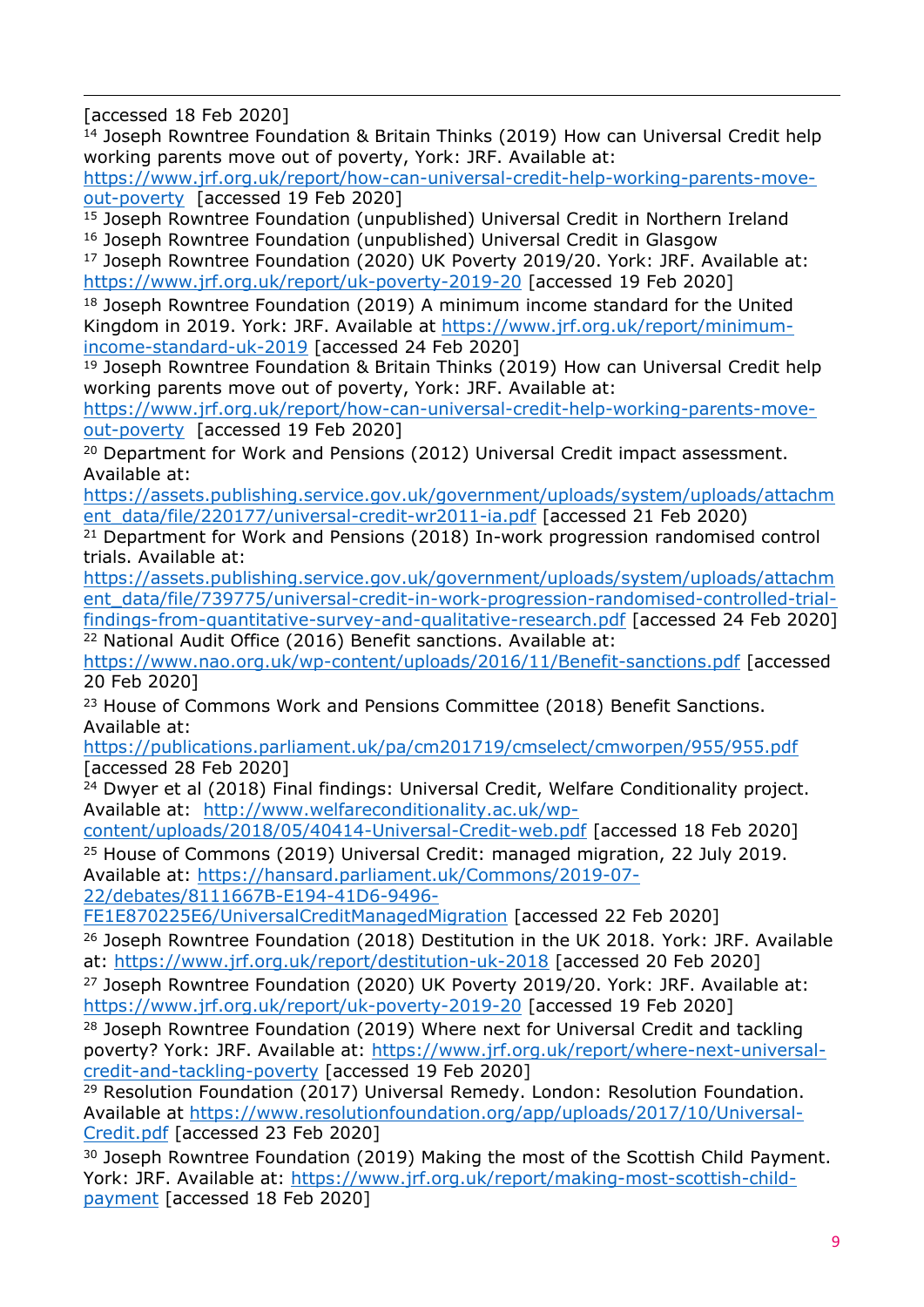<sup>31</sup> Joseph Rowntree Foundation & Britain Thinks (2018) Learning from experiences of Universal Credit. York: JRF. Available at: [https://britainthinks.com/news/learning](https://britainthinks.com/news/learning-from-experiences-of-universal-credit-a-report-for-the-joseph-rowntree-foundation)[from-experiences-of-universal-credit-a-report-for-the-joseph-rowntree-foundation](https://britainthinks.com/news/learning-from-experiences-of-universal-credit-a-report-for-the-joseph-rowntree-foundation) [accessed 18 Feb 2020]

<sup>32</sup> Joseph Rowntree Foundation & Britain Thinks (2019) How can Universal Credit help working parents move out of poverty, York: JRF. Available at:

[https://www.jrf.org.uk/report/how-can-universal-credit-help-working-parents-move](https://www.jrf.org.uk/report/how-can-universal-credit-help-working-parents-move-out-poverty)[out-poverty](https://www.jrf.org.uk/report/how-can-universal-credit-help-working-parents-move-out-poverty) [accessed 19 Feb 2020]

<sup>33</sup> Joseph Rowntree Foundation (unpublished) Universal Credit in Northern Ireland <sup>34</sup> Ibid.

<sup>35</sup> Joseph Rowntree Foundation & Britain Thinks (2018) Learning from experiences of Universal Credit. York: JRF. Available at: [https://britainthinks.com/news/learning](https://britainthinks.com/news/learning-from-experiences-of-universal-credit-a-report-for-the-joseph-rowntree-foundation)[from-experiences-of-universal-credit-a-report-for-the-joseph-rowntree-foundation](https://britainthinks.com/news/learning-from-experiences-of-universal-credit-a-report-for-the-joseph-rowntree-foundation) [accessed 18 Feb 2020]

<sup>36</sup> Department for Work and Pensions (2011) Universal Credit impact assessment. Available at: [https://www.parliament.uk/documents/impact-assessments/IA11-](https://www.parliament.uk/documents/impact-assessments/IA11-040D.pdf) [040D.pdf](https://www.parliament.uk/documents/impact-assessments/IA11-040D.pdf) [accessed 20 Feb 2020]

<sup>37</sup> Office for Budget Responsibility (2018) Economic and fiscal outlook October 2018. Available at: [https://cdn.obr.uk/EFO\\_October-2018.pdf](https://cdn.obr.uk/EFO_October-2018.pdf) [accessed 24 Feb 2020]

<sup>38</sup> Joseph Rowntree Foundation (2019) Where next for Universal Credit and tackling poverty? York: JRF. Available at: [https://www.jrf.org.uk/report/where-next-universal](https://www.jrf.org.uk/report/where-next-universal-credit-and-tackling-poverty)[credit-and-tackling-poverty](https://www.jrf.org.uk/report/where-next-universal-credit-and-tackling-poverty) [accessed 19 Feb 2020]

<sup>39</sup> Institute for Fiscal Studies (2019) Universal Credit and its impact on household incomes: the long and the short of it. London: IFS. Available at:

https://www.ifs.org.uk/uploads/publications/bns/Universal\_credit\_and\_its\_impact\_on [household\\_incomes\\_the\\_long\\_and\\_the\\_short\\_of\\_it\\_BN248.pdf](https://www.ifs.org.uk/uploads/publications/bns/Universal_credit_and_its_impact_on_household_incomes_the_long_and_the_short_of_it_BN248.pdf) [accessed 24 Feb 2020]

<sup>40</sup> Joseph Rowntree Foundation (2020) UK Poverty 2019/20. York: JRF. Available at: <https://www.jrf.org.uk/report/uk-poverty-2019-20> [accessed 19 Feb 2020]

<sup>41</sup> Joseph Rowntree Foundation (2019) Briefing: end the benefit freeze to stop people being swept into poverty. York: JRF. Available at:

[https://www.jrf.org.uk/sites/default/files/jrf/lifting\\_the\\_freeze\\_-](https://www.jrf.org.uk/sites/default/files/jrf/lifting_the_freeze_-_briefing_march_2019.pdf)

briefing march 2019.pdf [accessed 24 Feb 2020]

<sup>42</sup> Joseph Rowntree Foundation (2018) Destitution in the UK 2018. York: JRF. Available at: <https://www.jrf.org.uk/report/destitution-uk-2018> [accessed 20 Feb 2020]

<sup>43</sup> Joseph Rowntree Foundation & Policy in Practice (2019) Financial resilience and the transition to Universal Credit. Available at: [http://policyinpractice.co.uk/wp](http://policyinpractice.co.uk/wp-content/uploads/Universal-Credit-and-Financial-Resilience-JRF-Summary-report.pdf)[content/uploads/Universal-Credit-and-Financial-Resilience-JRF-Summary-report.pdf](http://policyinpractice.co.uk/wp-content/uploads/Universal-Credit-and-Financial-Resilience-JRF-Summary-report.pdf)

[accessed 17 Feb 2020]

<sup>44</sup> Trussell Trust (2019) State of Hunger: a study of poverty and food insecurity in the UK. London: Trussell Trust. Available at: [https://www.stateofhunger.org/wp](https://www.stateofhunger.org/wp-content/uploads/2019/11/State-of-Hunger-Report-November2019-Digital.pdf)[content/uploads/2019/11/State-of-Hunger-Report-November2019-Digital.pdf](https://www.stateofhunger.org/wp-content/uploads/2019/11/State-of-Hunger-Report-November2019-Digital.pdf) [accessed 19 Feb 2020]

<sup>45</sup> Trussell Trust: Universal Credit and Food banks. [https://trusselltrust.org/what-we](https://trusselltrust.org/what-we-do/research-advocacy/universal-credit-and-foodbank-use/)[do/research-advocacy/universal-credit-and-foodbank-use/](https://trusselltrust.org/what-we-do/research-advocacy/universal-credit-and-foodbank-use/) [accessed 19 Feb 2020]

<sup>46</sup> Sourbut, R. (2019) Universal Credit and food bank use. Oxford: Oxford University. Available at <https://spi.web.ox.ac.uk/files/sourbutreport> [accessed 20 Feb 2020]

<sup>47</sup> Step Change (2020) Problem debt and the social security system. Available at: <https://www.stepchange.org/Portals/0/assets/pdf/social-security-mini-brief-report.pdf> [accessed 19 Feb 2020]

<sup>48</sup> National Audit Office (2018) Rolling out Universal Credit. Available at: <https://www.nao.org.uk/wp-content/uploads/2018/06/Rolling-out-Universal-Credit.pdf>